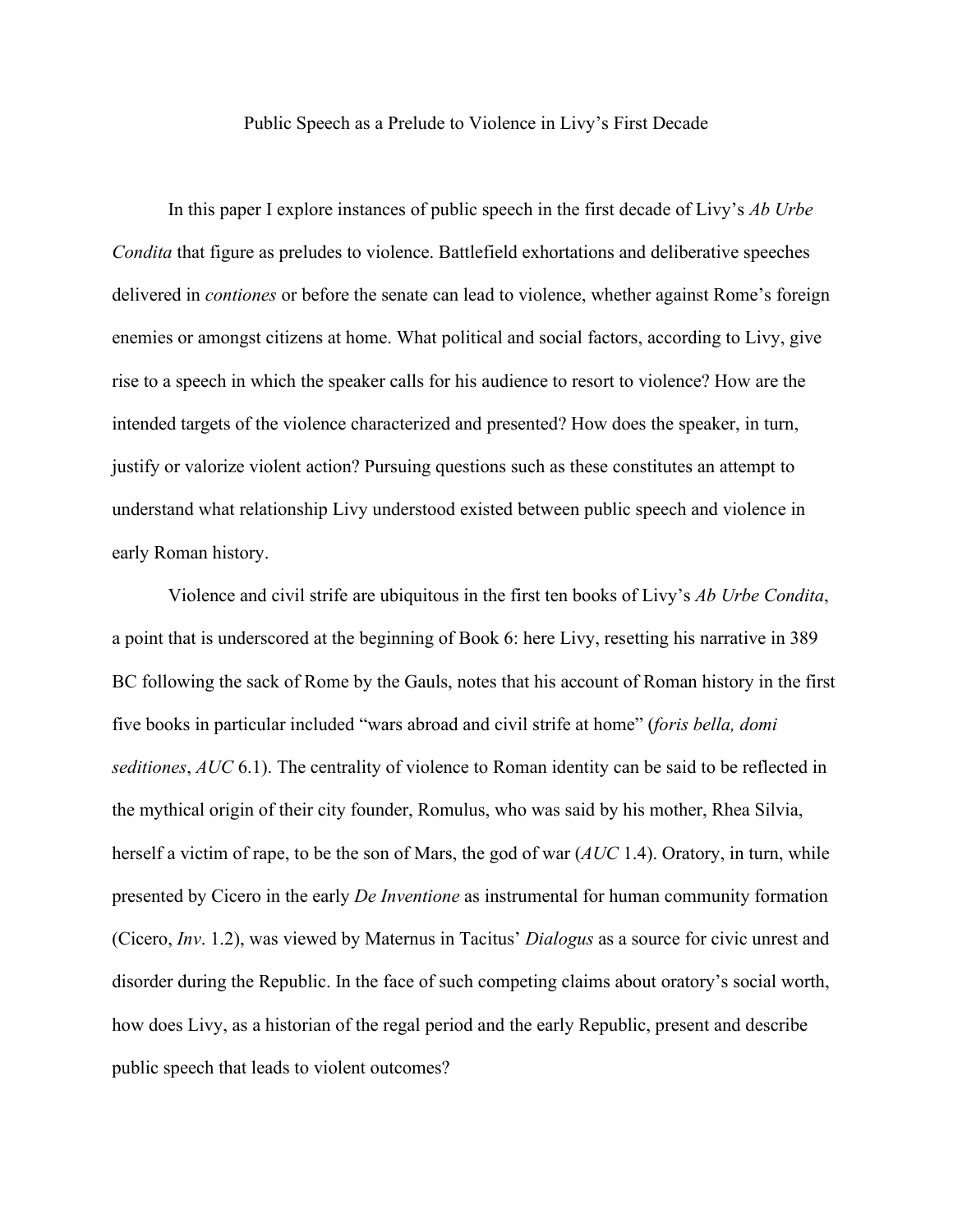The complexity of the question can be glimpsed from a consideration of *AUC* Book 1. In the dramatic course of events in Livy's narrative that brings about the overthrow of the Roman monarchy, two instances of public speeches that lead to violence are of markedly differing character and yield almost diametrically opposed outcomes politically. In the coup undertaken by Sextus Tarquinius to seize power, he verbally attacks Servius Tullius in his absence before the senate, and once Servius arrives, he turns to physical assault, throwing the king down the stairs of the senate house (*AUC* 1.47-48). This is an example of an actor who moves from violent language to violent action. Near the conclusion of the book, however, after the rape and suicide of Lucretia, L. Iunius Brutus delivers a speech in a packed forum that stirs his audience to such anger that they immediately repeal the power of the king Tarquinius and command him, his wife, and children to be exiles (*AUC* 1.59). The first of these speeches, Tarquinius', results in tyrannical government attained by violence; the second, Brutus', is a primary impetus for the realization of *libertas* at Rome, and yet this is also attained by violence. Accordingly, as violence is so important for Roman culture and identity, analyzing the public speech—in terms of style, speaker, target, context, occasion, end result—that prompts violence is a fruitful line of inquiry for understanding Livy's presentation of Roman politics in the regal period and early Republic.

Of course, casting a shadow over this topic are the events of 6 January 2021, when the president of the United States delivered a speech that was responsible for (or at least contributed to) a violent act of insurrection. Accordingly, an investigation into public speech as motivation and justification for violence in a key historian of the Roman Republic is timely and demonstrates how we can turn to the Classics in order to illuminate current cultural and political issues.